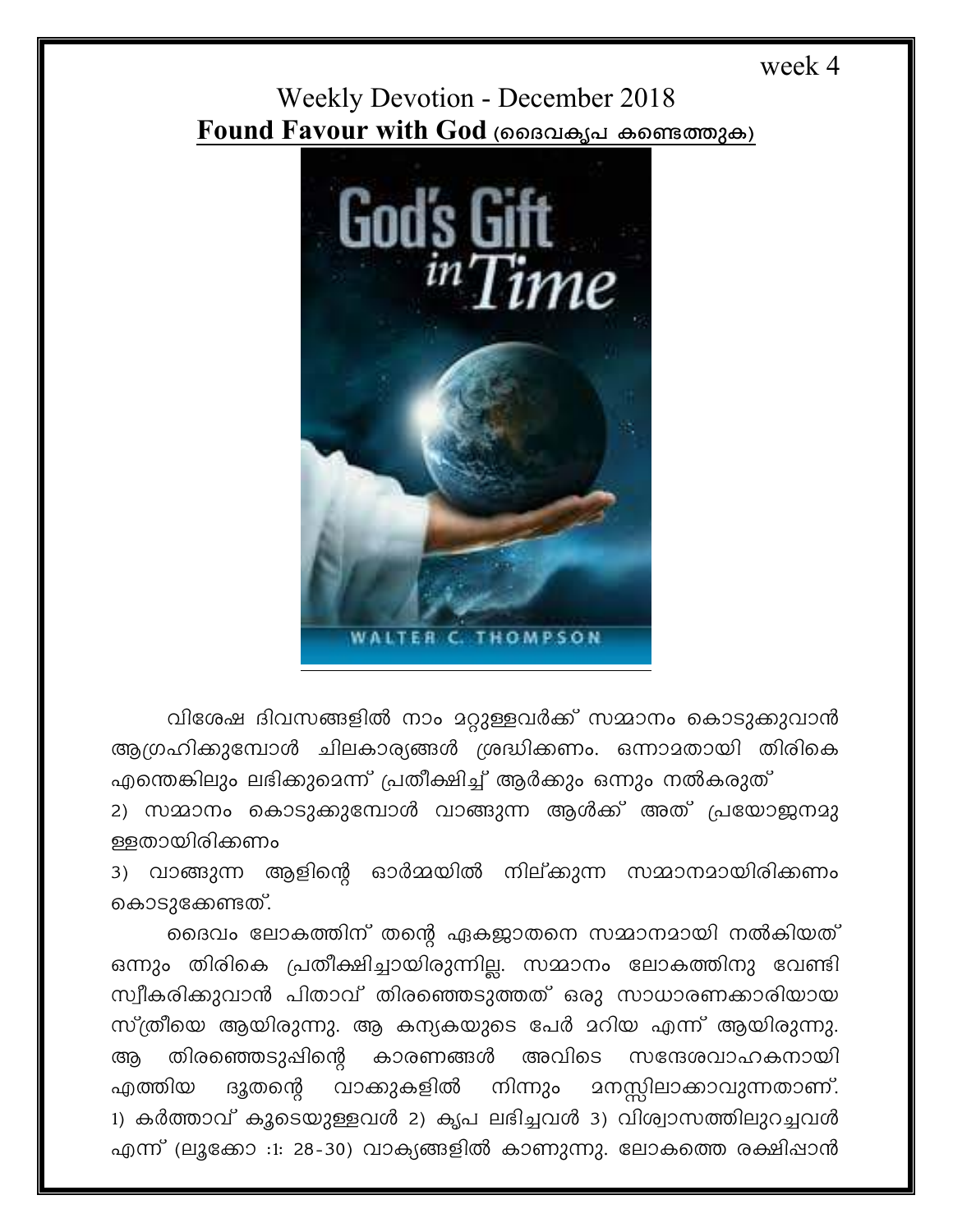പിതാവ് നൽകിയ സമ്മാനം പൂർണ്ണ വിധേയത്വത്തോടെ മറിയ സ്വീകരിച്ചു. ആ സമ്മാനത്തിന്റെ വില സമ്മിശ്രവികാരത്തോടെ അവളുടെ ജീവിതകാലം മുഴുവൻ അവൾ അറിഞ്ഞു. ലോകം ഇന്നും ആ സമ്മാനം ഓർമ്മയിൽ സൂക്ഷിക്കുന്നു.

കൃപ എന്നത് പരിശുദ്ധാത്മാവിൽ വിശ്വാസികൾക്ക് നൽകപ്പെടുന്ന ക്രിസ്തുയേശുവിലുടെയുളള സാന്നിദ്ധ്യവും സ്നേഹവുമാണ് . കൃപ നമുക്ക് ലഭിക്കുന്നത് നാം അതിന് അർഹരായിട്ടല്ല പിന്നെയോ വാഗ്ദത്തം നൽകിയത് വിശ്വസ്തനായ ദൈവം ആകയാൽ മാത്രമാണ്. ആരംഭം മുതൽ അവസാനം ക്രിസ്തീയ ജീവിതത്തിന്റെ മുഴുവൻ ചലനവും ഈ കൃപയിലാശ്രയിച്ചിരിക്കുന്നു. ക്രിസ്തുവിന്റെ സാക്ഷികളാകുവാൻ കൃപ ആവശ്യമാണ്. (അഷോ : പ്ര: (41:33), (11:23)

## കൃപ പ്രാപിഷാനുള്ള മാർഗ്ഗങ്ങൾ

1) വചനം പഠിക്കുക, അനുസരിക്കുക,  $Read$  2 തിമൊ (3:14, 15)

- 2) സുവിശേഷ പ്രഘോഷണം ശ്രദ്ധിക്കുക റോമ :1;16 ലൂക്കോ :(24:47)
- 3) പ്രാർത്ഥിക്കക ഏബ്രാ :(4:16)
- 4) ഉപവസിക്കുക മത്താ :(6:16)
- 5) ക്രിസ്തുവിനെ ആരാധിക്കുക കൊലോ :(3:16)
- 6) പരിശുദ്ധാത്മാവിൽ നിറയപ്പെടുക പ്രവ :2:42 (ACts 2:42)

വചനത്തിലുടനീളം തിരഞ്ഞെടുപ്പ് ലഭിച്ചവർക്കാണ് കൃപയാലുള്ള അടുത്ത നിർദ്ദേശം ലഭിക്കുന്നത്. ഉല്പ :(6:5-8) വരെയുള്ള ഭാഗത്ത് മനു ഷ്യനെ ഭൂമിയിൽ നിന്ന് നശിഷിച്ചുകളയും എന്ന് പറയുമ്പോഴും ദൈവം വ്യക്തിയായിരുന്നു നോഹ: അതിനാൽ തിരഞ്ഞെടുത്ത ഇന്നുവരെ ചെയ്തിട്ടില്ലാത്ത പ്രവൃത്തികൾ ചെയ്യുവാനുള്ള കഴിവും, നിർദ്ദേശവും,ധൈ ര്യവും കൃപയാൽ ലഭിക്കുകയുംചെയ്തു. മോശയ്ക്ക് തിരഞ്ഞെടുപ്പ് ലഭിച്ച ഷോൾ, അവന്റെ കൈവശമുള്ള ഒരു വടിമതിയായിരുന്നു കൃപയുടെ ഉറവി ടമായ ദൈവത്തിന് തന്റെ ജനത്തെ മിസ്രോമ്യ അടിമത്വത്തിൽ നിന്ന് രക്ഷി ക്കുവാൻ.

ദൈവകൃപയാൽ ദൗത്യം ഏറ്റവർ ആരും എതിർഷ് രേഖപ്പെടുത്തിയി ല്ല. നോഹയും ശൗലും പൂർണ്ണ മനസ്സോടെ കീഴ്ഷെടുകയാണുണ്ടായത്. എന്നാൽ ആദ്യം ഒഴികൊഴുവു പറഞ്ഞമോശ പിന്നീടനുസരിച്ചപ്പോൾ മറിയ ഒരു സംശയം ചോദിച്ചു, ഇതെങ്ങനെ സംഭവിക്കും? അസാദ്ധ്യമായി ദൈവ ത്തിന് ഒന്നുമില്ലെന്ന് കേട്ട മറിയ തന്റെ വിധേയത്വം അറിയിച്ചു.

്ഒരപൂർവ്വകാര്യം എന്റെ ജീവിതത്തിലും നടക്കും'' എന്ന് നമുക്ക് വിശ്വാസത്തോടെ പറയാം, നിങ്ങൾ തയാറാണോ? എങ്കിൽ കൃപ ഔദാര്യ മായി ദാനം ചെയ്യുന്ന സ്വർഗ്ഗസ്ഥനോട് പ്രാർത്ഥിക്കുക, വിശ്വസിക്കുക, പരി ശുദ്ധാത്മാവ് നിങ്ങളുടെ മേൽ വരും അത്യുന്നതന്റെ ശക്തി നിഴലിടും.